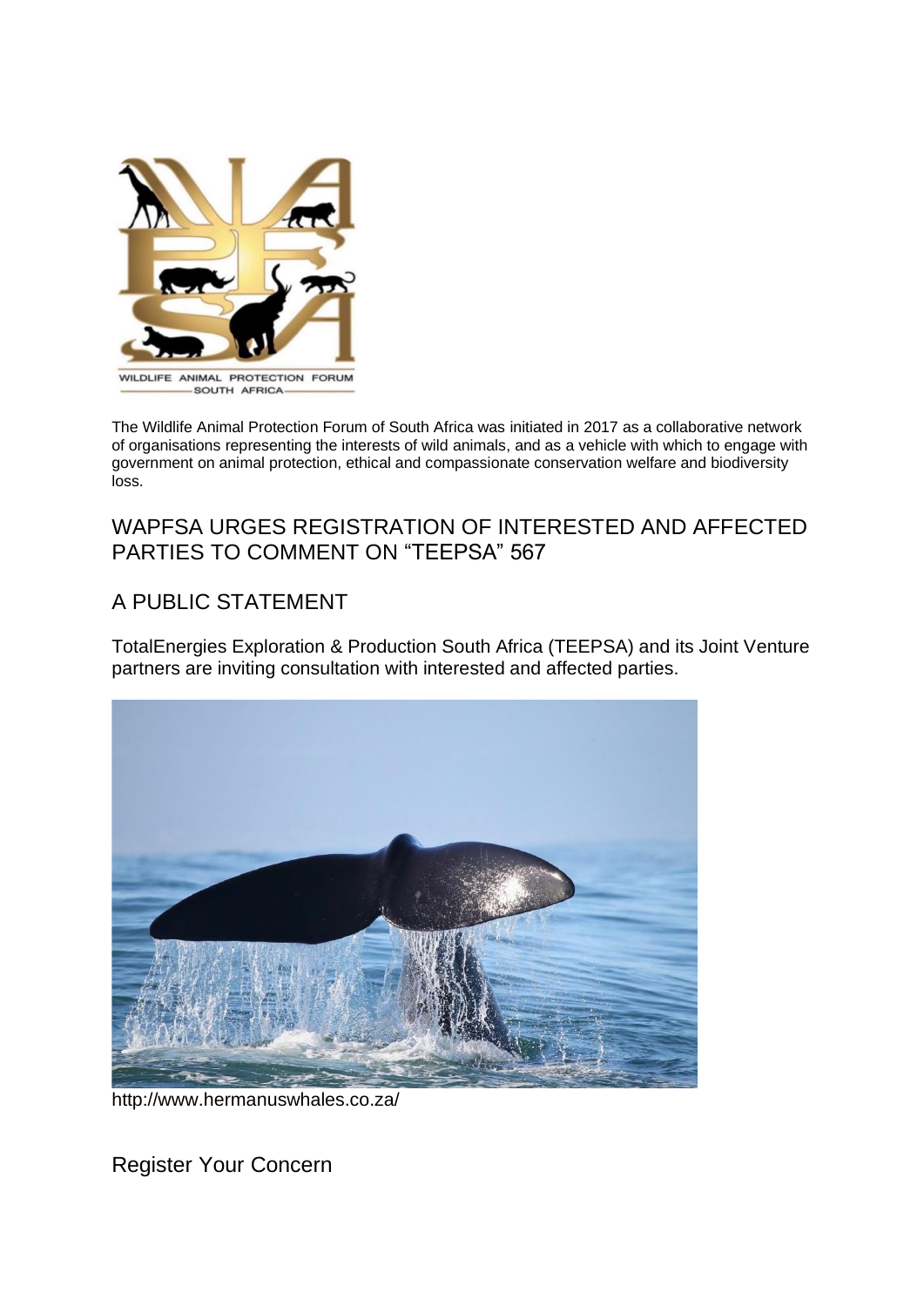TotalEnergies EP South Africa Block 567 (Pty) Ltd ("TEEPSA") has applied to the Department of Mineral Resources and Energy for Environmental Authorisation to undertake exploration well drilling in Block 567.

Block 5/6/7 TEEPSA is identified a 10 000 square kilometre area of interest for hydrocarbon exploration approximately 60km from the coast at its closest point and 170km at its furthest. The Area of Interest is located offshore roughly between Cape Town and Cape Agulhas.

#### **Please consider registering as an interested and affected party and comment of the Draft Scoping Report on or before the 4 th July 2022.**

Please read the Scoping Report – A Non-Technical Summary: [https://cdn.slrconsulting.com/uploads/2022-](https://cdn.slrconsulting.com/uploads/2022-05/TEPSA_567_ESIA_Drill_NTS_220511_Rev6%20ENG.pdf) [05/TEPSA\\_567\\_ESIA\\_Drill\\_NTS\\_220511\\_Rev6%20ENG.pdf](https://cdn.slrconsulting.com/uploads/2022-05/TEPSA_567_ESIA_Drill_NTS_220511_Rev6%20ENG.pdf)

Registration Documents: [https://cdn.slrconsulting.com/uploads/2022-](https://cdn.slrconsulting.com/uploads/2022-05/TEEPSA%20567%20ESIA%20Stakeholder%20DSR%20Letter%20220520_Rev4%20ENG%20GENERAL.pdf) [05/TEEPSA%20567%20ESIA%20Stakeholder%20DSR%20Letter%20220520\\_Rev4](https://cdn.slrconsulting.com/uploads/2022-05/TEEPSA%20567%20ESIA%20Stakeholder%20DSR%20Letter%20220520_Rev4%20ENG%20GENERAL.pdf) [%20ENG%20GENERAL.pdf](https://cdn.slrconsulting.com/uploads/2022-05/TEEPSA%20567%20ESIA%20Stakeholder%20DSR%20Letter%20220520_Rev4%20ENG%20GENERAL.pdf)

### Important Environmental Considerations

The South-West Coast supports a rich diversity of marine life including sensitive benthic habitats, species, plankton, fish and shark, turtles, seabirds and marine mammals including whales, dolphins and seals.

There is a marginal overlap with the Vulnerable Cape Canyon habitat ecosystem and there is a 5.4% overlap with Critical Biodiversity Areas.

There will be up to five wells drilled depending on the success of the first drilling campaign. Anticipated commencement is between the  $4<sup>th</sup>$  quarter of 2023 and the 2<sup>nd</sup> quarter of 2024. The duration of drilling operation is 3 to 4 months.

#### Reason for Concern

[Local communities](https://www.theguardian.com/environment/2022/jun/14/africa-gas-exploration-climate-disaster-un-reserves) connected to the ocean environment should be concerned that their way of life might be disrupted. Indigenous communities hold spiritual and cultural connections to the ocean and local small scale fishers may be negatively affected by harm that might be caused to marine life.

[Seabed mining](https://www.forestandbird.org.nz/resources/endangered-blue-whales-threatened-seabed-mining) generates constant noise that can be heard over vast areas of ocean. This noise can cause whales to leave the area, or have impacts likes stress, reduced reproductive success and survivability.

[Deep-sea mining](https://www.iucn.org/resources/issues-briefs/deep-sea-mining) should be halted until the criteria specified by the IUCN are met, including the introduction of assessments, effective regulation and mitigation